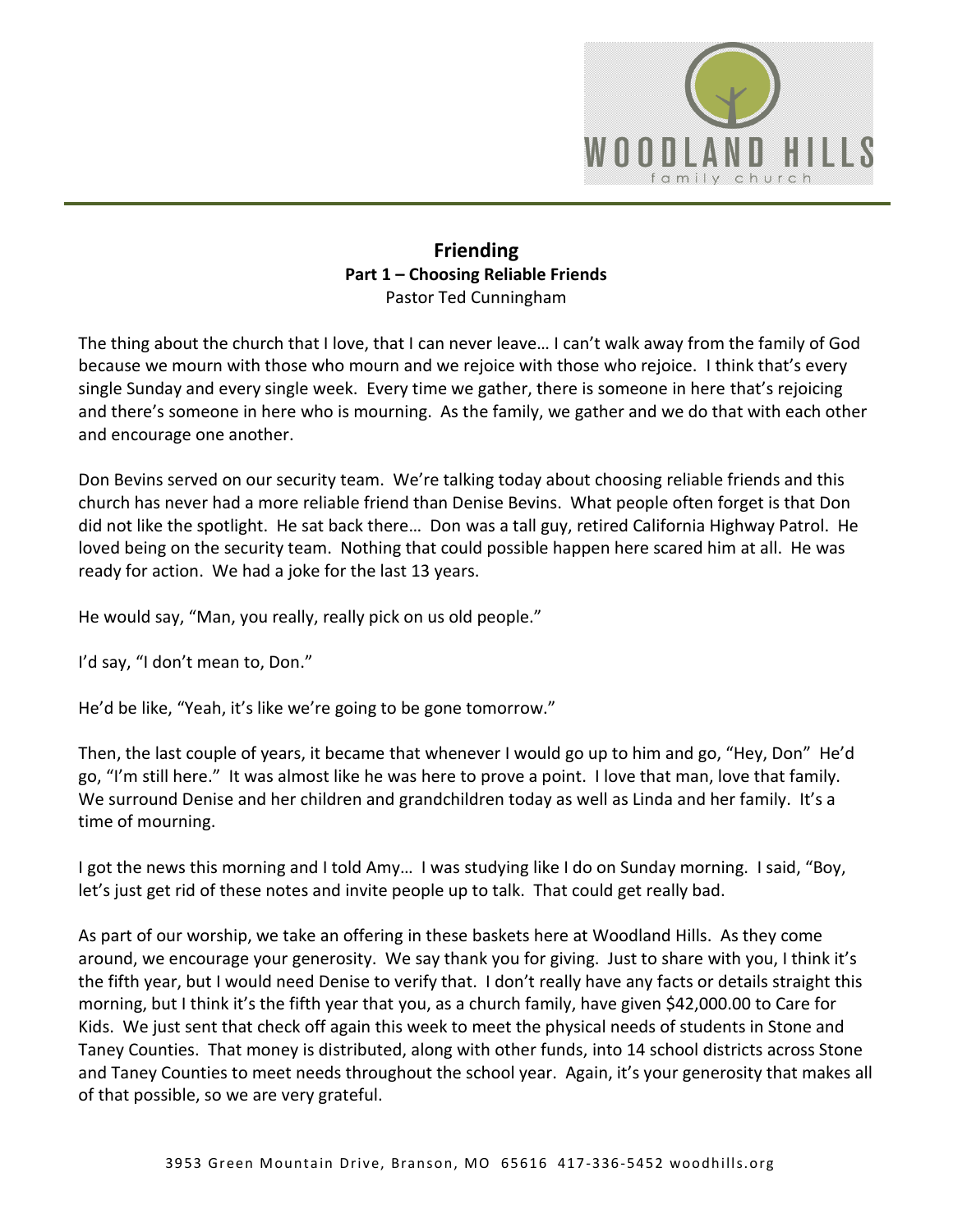As the offering baskets are coming around, we are going to pray and I just thought if there is anybody here or over at the chapel… if you need prayer for your family, if you're not at the rejoicing point, you're at the mourning point, whatever that may be, I'm going to invite you to stand so your church family can pray over you as I lead us in a time of prayer. I know there are many families in our church that this would be them, so if you would stand and let's pray together.

Father, for those who are standing right now, I pray that they would feel clearly today from this church family that we mourn with them. We understand all the emotions that come with mourning. There can be relief when it's been a battle and then you can move quickly to regret that you feel the relief and sadness and loss and for some… Speaking to some this morning who have been experiencing mourning for a very long period of time – some within those who are up here leading us in worship this morning – I just ask, as the Comforter, that you comfort those who are standing. I pray that they would understand today that yes, they know what they believe, but sometimes those feelings don't catch up to the beliefs, but today they would rest in you, knowing that you are the source of life. You're the Creator and the Sustainer of it.

I ask for blessings over their family and that they will allow people to help them and encourage them. For a lot of us, as church family, this is a time that we just need the ministry of presence, just us being there. We don't need to say a whole lot, we don't need to explain things away right now. There are some in deep mourning who just need the handshake, the hug, the pat on the shoulder, the holding of the hand, whatever it may be. I pray that this body ministers to those who are standing at this point, here and at the chapel and those who are online as well.

We thank you for this, Lord. And it's in the name of Jesus that everyone agreed and said… Amen.

Part of our church, if you're new to our church… We are an elder led church. What that means is we are not a pastor led church. There are times people think I call the shots and when I'm not here, they wonder who's… I don't want to be in charge. Let me just repeat that again as loud as I can. I don't want to be in charge because you people exhaust me. No, you know I love you. I use humor to medicate, so, again, you've figured that out. By the way, I've asked the Lord to allow me to stay planted at one church for a lifetime and the day you hear that Ted Cunningham has passed away, you can rest assured my funeral will be somewhere on the strip in two showings: 3:00 and 8:00. For those who like matinees or those who like evening shows… But, I want it to be a celebration as I know Don wants a celebration. I know Linda wants a celebration for Bill.

Part of being an elder led church means we are not committee led, so we don't gather committees when things need to get done and say, "Okay, you guys are in charge of…" Or, sometimes committees become decision makers for things other people need to do. We don't have committees. We're not a congregationally led church. We don't all gather to do meetings where everybody has a vote. We don't run that way. We're an elder led church and we believe this is consistent with what the scripture teaches.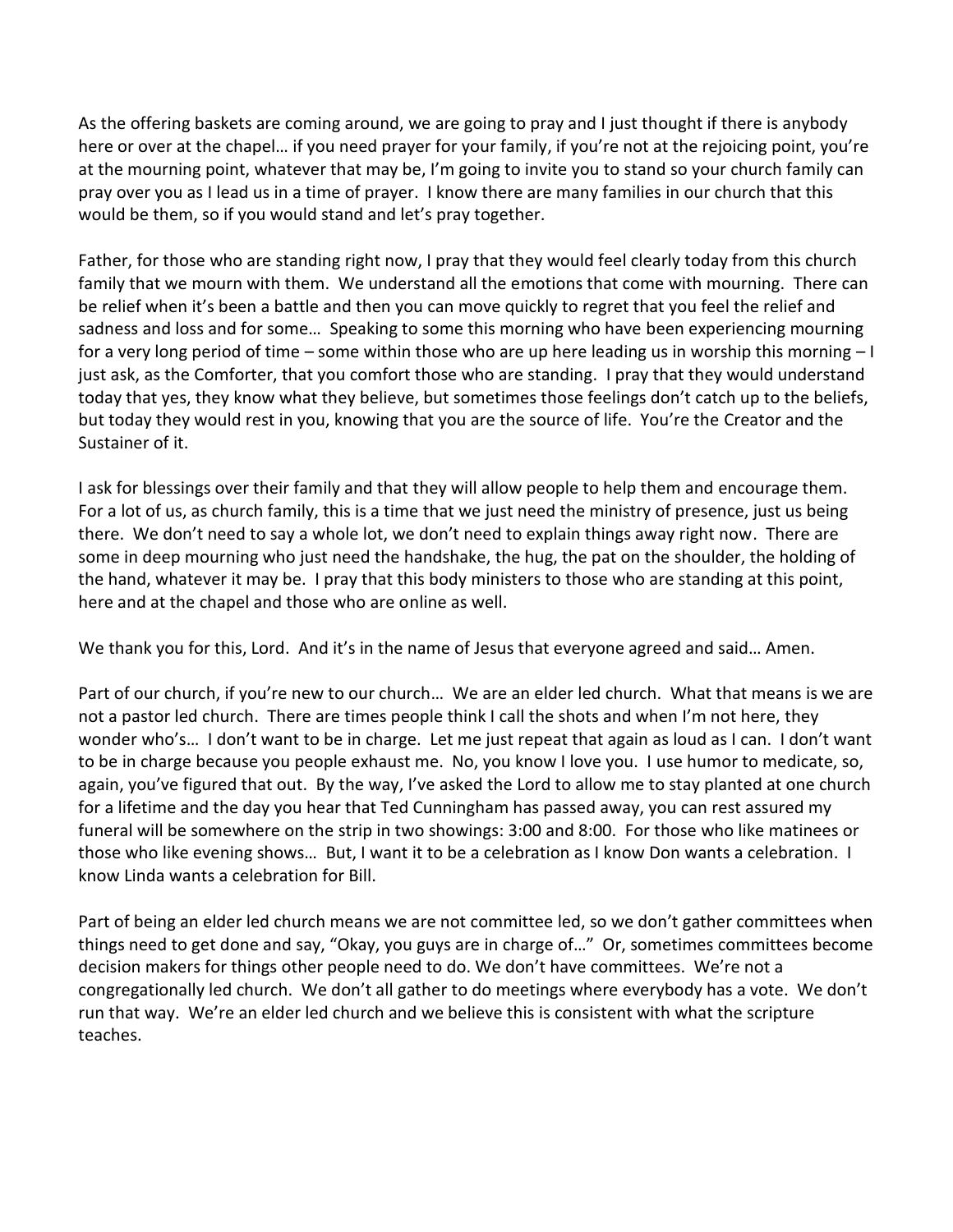We've had a healthy elder body for so long, but we've lost several elders. Gary Smalley moved away and then passed away last year. Jim Sedlacek and Bill Rogers, both elders into their 70s that were almost like fulltime staff… They were here all the time, ministering to the needs of this congregation.

Bill is in Springfield now, dealing with health issues, so he's near family. Jim moved to Phoenix to be near family. Dr. Hayter left Branson and moved to Springfield to be with Sonya's parents who are needing help. As we've all said, as we add to the elder board, how it works at our church is we don't go looking for elders; we ask the Lord to bring them to our attention. It really happens throughout the congregation. You just see it. People bring names to us and they bring folks to us and say, "Hey, I've noticed spiritual leadership in this gentleman; I need you to consider him."

According to our bylaws, that name is brought to us and then we pray over it as elders and then we bring to you a new elder, which is what we are doing this morning. According to the bylaws, you have two weeks to inspect his character. I love this part. We've never changed this in the bylaws; I don't think there is a need to. But it's two weeks, so in case there is something we didn't know about him like you come to us and go, "Hey, I served time with him and I don't think all the charge were dropped yet."

We can joke about this, but can I just tell you that as far as elders are concerned, serving time is not a disqualification for being an elder. Do you know how many of the apostles served time? I'm just throwing that out there. That's a whole other message for another time. I'm just saying someone can have a rough past. Don't look at that like "Boy, do you know what they did when they were twenty?" Yeah, but now look at what Jesus has done in this man's life. So, it's not that type of inspection. "I went to high school with that guy; he was the biggest meth user I've ever known." Okay, but now… Now I get to introduce you to the guy and you're thinking *who have they got coming up there?* It's a leader.

Today, we are presenting Jerod Hill as an elder of Woodland Hills Family Church. I'm going to invite Jerod forward and his wife Carolyn. You'll recognize Carolyn. She leads worship here at Woodland Hills and their sons Connor and Dylan. Step right up here guys. We've been sharing with this family for a few weeks now, saying, "Hey, you're always brought to us as someone for leadership in the church." We approached Jerod to consider it and to pray about this role, knowing he's an overseer of the church and if we don't hear anything in two weeks… It is kind of humorous that we have that in bylaws, but I understand the intent.

You heard Carolyn's story a few weeks ago and how the Lord has used them. That's what we're looking at. We're looking at their marriage, we're looking at their family. They are already leading. They are already guiding and helping and doing the work, so we just said, "Jerod, if we could bring you before the congregation and ask you to join our elder board to bring guidance and leadership to this church…" Just so you know how our elders work, it's not a… We take minutes and file them like you're supposed to for all of that, but we don't have like "Well, it was voted on five to four, so we're..." That's not how an elder board works. One elder can say, "I feel from the Lord that we're not supposed to…" and we'll all stop and wait. We'll all stop and seek discernment because the Lord can speak to him something that I haven't heard. So, this is what we're bringing before you and ask that you pray for this family because we know that when someone takes the role of leadership, the target on their back grows larger. The target on their back and the target on their family.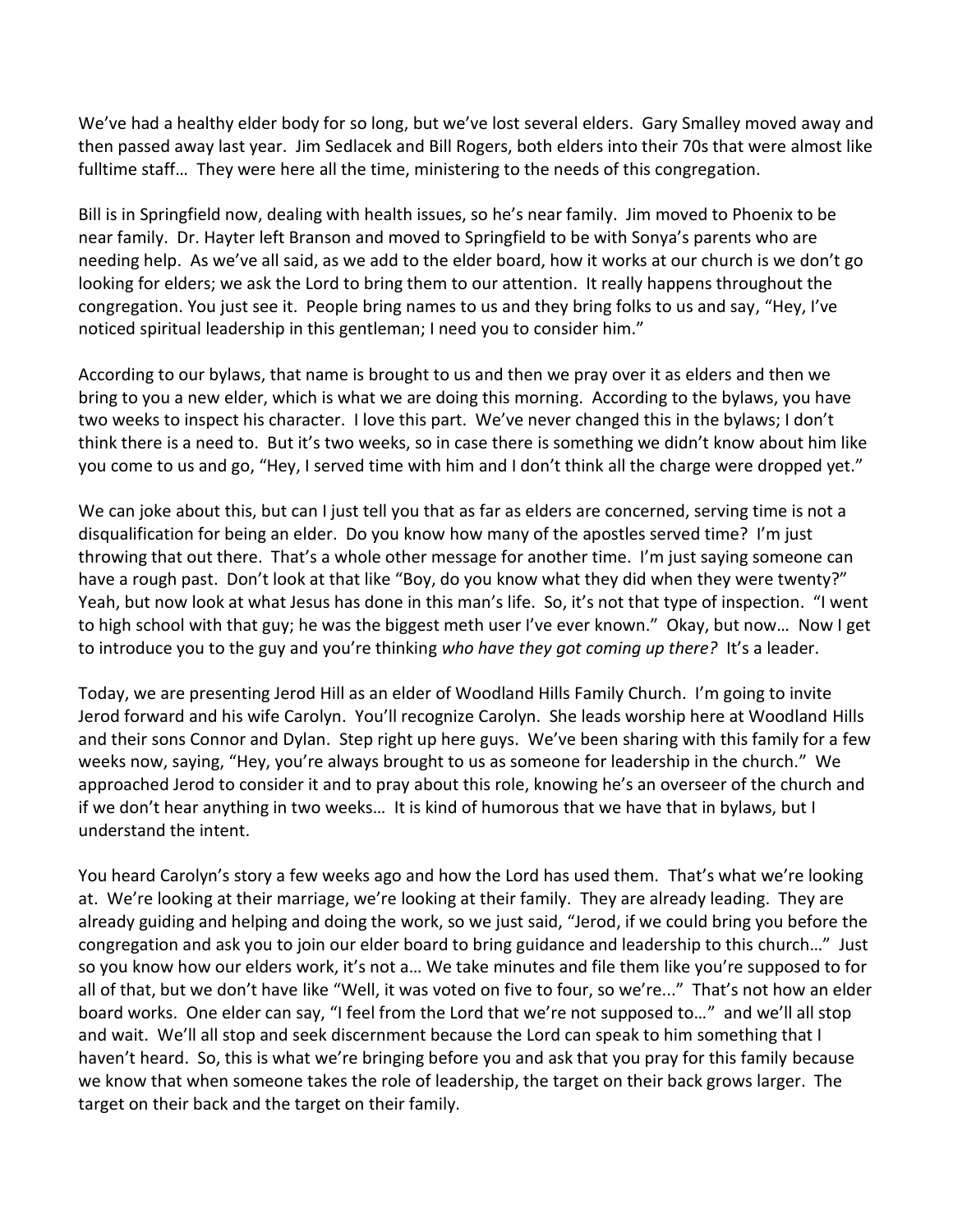I'm going to ask that you stand again, as we pray over them as a church family. Father, we come to you thinking and knowing that we have heard clearly from you on this. We believe that not only is Jerod qualified, but we believe he is called to this role and to this task. As he takes on the leadership of overseer of this church, I pray for his marriage, I pray for his family that he would prioritize his wife and his children and lead his home well. That he would lead here so that his leadership to the congregation would reflect what he's already doing at home.

I ask that you cover them in the blood of Jesus and protect them from evil and fulfill your purpose in their lives that they would know this calling comes with a price, this calling comes with understanding the responsibility that is being laid upon them. I ask that as they walk through this town, as they minister around this community, that you bring those across their path as they encourage, as they confront, as Jerod helps sheep in thickets, that you would give him discernment and wisdom and grace and strength and truth to go with him.

We pray all of this in the name Jesus, and everyone agreed and said… Amen.

So, we're nowhere even close to being on schedule with what we're supposed to be doing today and we're very much okay with that. We're starting a new series called *Friending* and we're talking about friendship the next three weeks. We're then, after this series, launching into a seven-week series in August and September called *The Creed*. We're going to use the Apostles Creed as an outline to teach doctrine.

We all kind of felt led to this. This is another one of those things that kind of bubbled up when, in April, we taught on the Lord's Supper and we just made the key points of what the Lord's Supper is and how it's administered. We walked through that and then we participated in the Lord's Supper together.

We did the same thing last month, in June, where we did the same thing for baptism. In June, we celebrated 91 people at Woodland Hills Family Church baptized, most of them spontaneous. All the questions we get asked and sometimes just in conversation hearing people talk and speak of the Lord and speak of the Trinity and speak of the Holy Spirit and speak of the church and speak of the forgiveness of sins, we said. "Let's just do the same thing with every major doctrine. Let's just walk through it like we did with the Lord's Supper and like we did with baptism, the two ordinances of the church," so that's what we are going to start as we head into school.

This series was for the point of getting all of our young people ready for school that they would understand what true friendship is. Today, we are talking about choosing reliable friends. In 1 John 4, we read *[15](http://www.studylight.org/desk/?q=1jo%204:15&t1=en_niv&sr=1) If anyone acknowledges that Jesus is the Son of God, God lives in them and they in God. [16](http://www.studylight.org/desk/?q=1jo%204:16&t1=en_niv&sr=1) And so we know and rely on the love God has for us.*

Here's one of the biggest mistakes I hear a lot of Christians making. "Jesus is my source of salvation. I trusted him, I placed faith alone in Christ alone, I remember where I was, I repented of my sins, I became a Christian. Jesus saved me, now the rest of my life is on me." No, Jesus is not only the source of your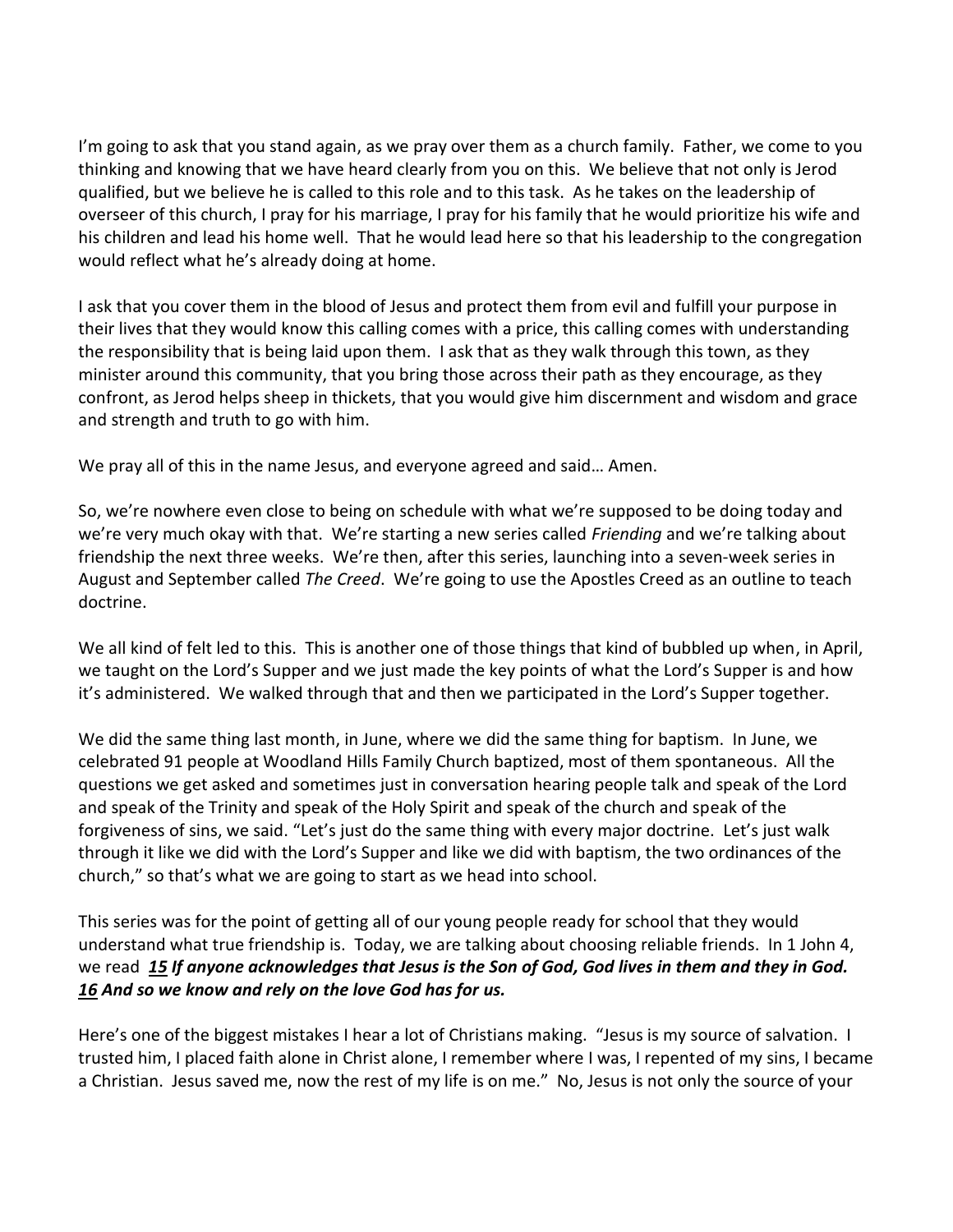salvation, he is the source of your life. He didn't accomplish this in your life for you now to go and it's all on you.

The gospel brought you to salvation and the gospel sustains you through life. The gospel of Jesus dead, buried, and resurrected. This is your life. We just said it. We believe Jesus breathes life into dead people. We believe the same resurrection power, the same power that raised Jesus from the dead is the same power available for you today. Paul declares that in Ephesians. So, we rely on Jesus, the Son of God, and the love God has for us through his Son Jesus.

1 John 4 goes on to say *God is love. Whoever lives in love lives in God, and God in them.*We love because he first loved us. We're able to pour into other people, we're able to give to other people because we know who the true and only source is.

I've used the love jug illustration for years around here and some of you are like, "Not again! You've got to be kidding me!" My kids say the exact same thing because I use this at home all the time when I feel the blame game coming into the home. But, this is my heart and I am to be connected to the true and only source of life because I'm going to go out the rest of the week and pour into other people. I want to know they're getting the overflow. Jesus is my source and relationships are the overflow. Sometimes we get that confused and we think, *I so love this girl. She's everything to me. She completes me. If I don't have her, I won't have anything*. No, no, no; your marriage is an overflow of the source of life. Your family is an overflow… You're work… Scripture says to do you work as unto the Lord. Your work is an overflow of your life. Your friendships are an overflow of your life.

I want to add to this illustration. You've seen it before. I'm not giving you the full blown, thirty-minute illustration. We're going to go shorter with this so we can get to the main point for the morning as we launch this series. So, I want to be as full of God's love as possible. I don't want to leave the home at empty or at a quarter tank; I want to be as full of God's love as possible.

Corynn and I had a little rental car we drove from Denver. We had an event in Oberlin, Kansas. If you've ever been there… Okay, so, I spoke at the 2017 Kansas Beef Summit. It was awesome! I have to tell you, I learned a lot. I've been eating hamburgers every day since.

We drove across I-70. Let me tell you, in Kansas, they don't have restaurants. I couldn't find a place to eat. We were running out of gas. You know how you have the dots on your fuel tank? I was getting like 35 miles to the gallon in this little clown car I rented from Denver and I'm now going to drive home. The dots kept going down and going down. I'm in Kansas and there's nothing. Let me say it, nobody lives in Kansas! Why Dorothy wants to go back there, I have no idea. There ain't nothing there.

I go, "Corynn, we're getting on empty here and I've got to get to a gas station." Then on the last two ticks I'm like, "Oh boy, Corynn, this is not good." Then the last tick, "Oh, we're down to one." And I don't even see an "up ahead" sign. They don't have billboards telling you something's coming because there ain't nothing coming. Then the last tick went away. We're technically out of fuel. We have only what's left in the line and in the engine.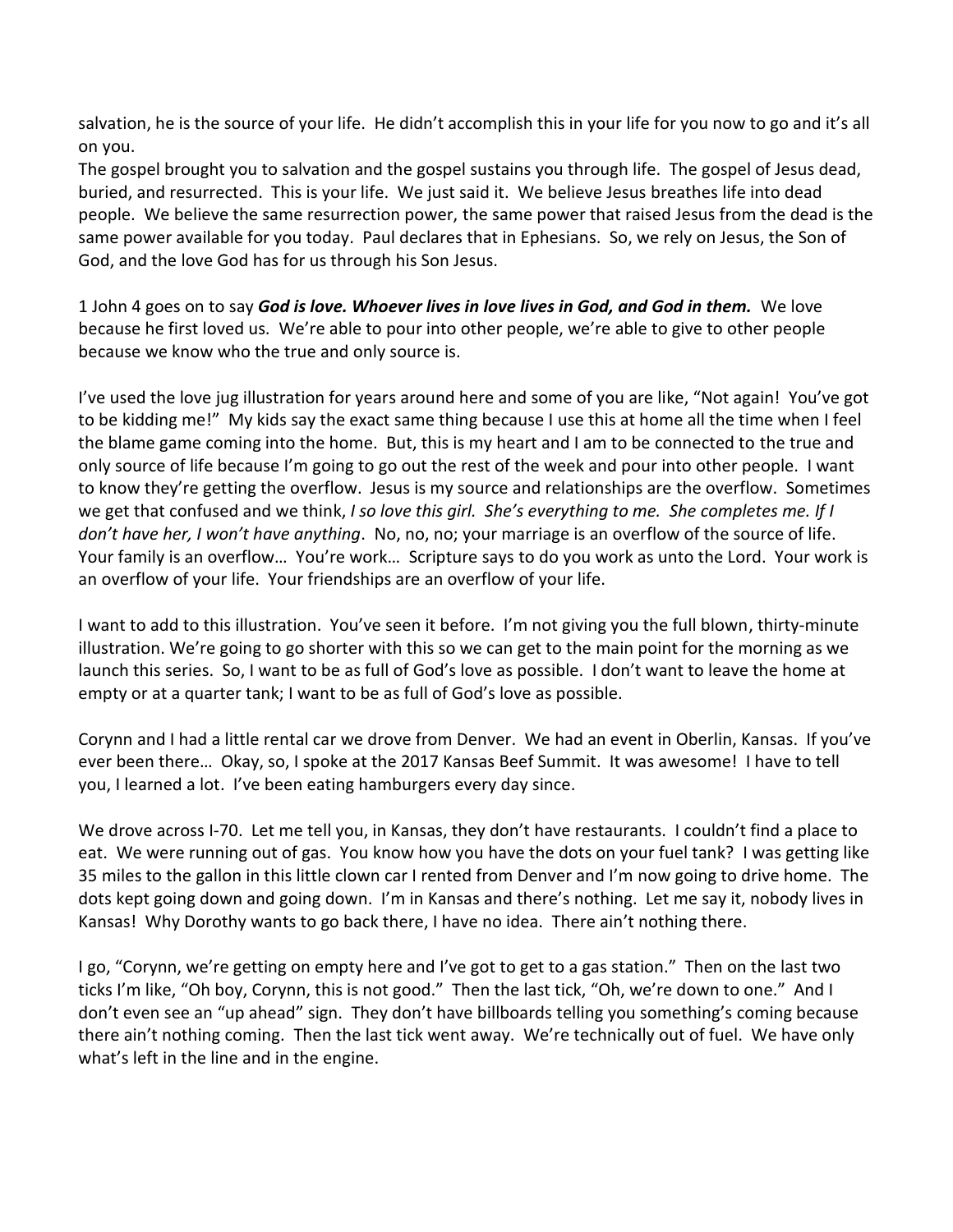I said, "I think we should pray." We turn off the motor and I'm conserving energy. I was doing 85, so I dropped down to 75 because there's no police in Kansas either; you can really do whatever you want. But, I knew Topeka was up ahead. "Just get me to dang Topeka." Finally, it said "eight and a half miles next exit" and it showed a little gas symbol, but we have no gas and I'm panicking. Have you ever been there?

I'm convinced we're there all the time in our relationships. Somebody wants to talk to you and you snap back. The phone rings and you're like "Who's that!" Let me tell you it's not the person calling you or the phone ringing that's the issue; it's the fact that you're on empty and you're stressed.

The source of life… God is love. Whoever lives in love, lives in God and God in them. So, we know and rely on this love.

Now these glasses represent the people in my life. This usually takes me twenty to thirty minutes to do; I'm going to have to do it quickly. This first glass (wine glass) represents my wife. I grew up independent, fundamental, pre-millennial, King James Version only Baptist. This is not an approved glass, I can tell you that. I had to call my mom and borrow it this morning for this illustration.

I said, "Mom, I just need one; don't need all your stemware. Don't want to leave you hanging." No, the Baptist hate the wine jokes.

But, I want to pour into Amy, so I pour into Amy. And then we had our daughter a few years ago and I love pouring… We had it easy. Corynn is an easy first-born child. How many of you had an easy firstborn child? How many of you took credit for that first-born child? How did God fix that in you? Second child. He gave you a demon possessed child, born in iniquity. This is my wife and kids and I'm half gone. How many can relate to that? I'm almost half gone.

Here's my parents who live two streets over. We live on Tranquil and they live on Peaceful… anyway. My dad retired 17 years ago and he's watched Fox News 24 hours a day, seven days a week. When I go over to see him, I'm like, "Hey, Dad, how's it going?" and he's like, "Well, we're going to hell in a handbasket!" But, that's not true. Honestly, I made him raise his hand in the first service. He barely watches Fox News anymore.

I go, "You keep watching that twenty-four hours a day, seven days a week, let me give you the sound it's making in your life. It's sucking the life out of you. It's killing you slowly." Stop watching Fox News, Martha. Sorry, I just had to throw that… I looked over there in case you were thinking I was talking about somebody else. I'm talking about you. I want you to live a long and healthy retirement, okay?

But, I love pouring into my mom. She wants me connected to the family. That's my parents and look, I'm down to this. This little shot glass here represents my mother-in-law. Is Linda here? Stand up, Linda. I want the whole church to meet you. That's my mother-in-law and let me tell you something. Denny, you better stop laughing. She wants you to know that's a punch line. That's a joke. She's a party on wheels; you need to know that about my mother-in-law.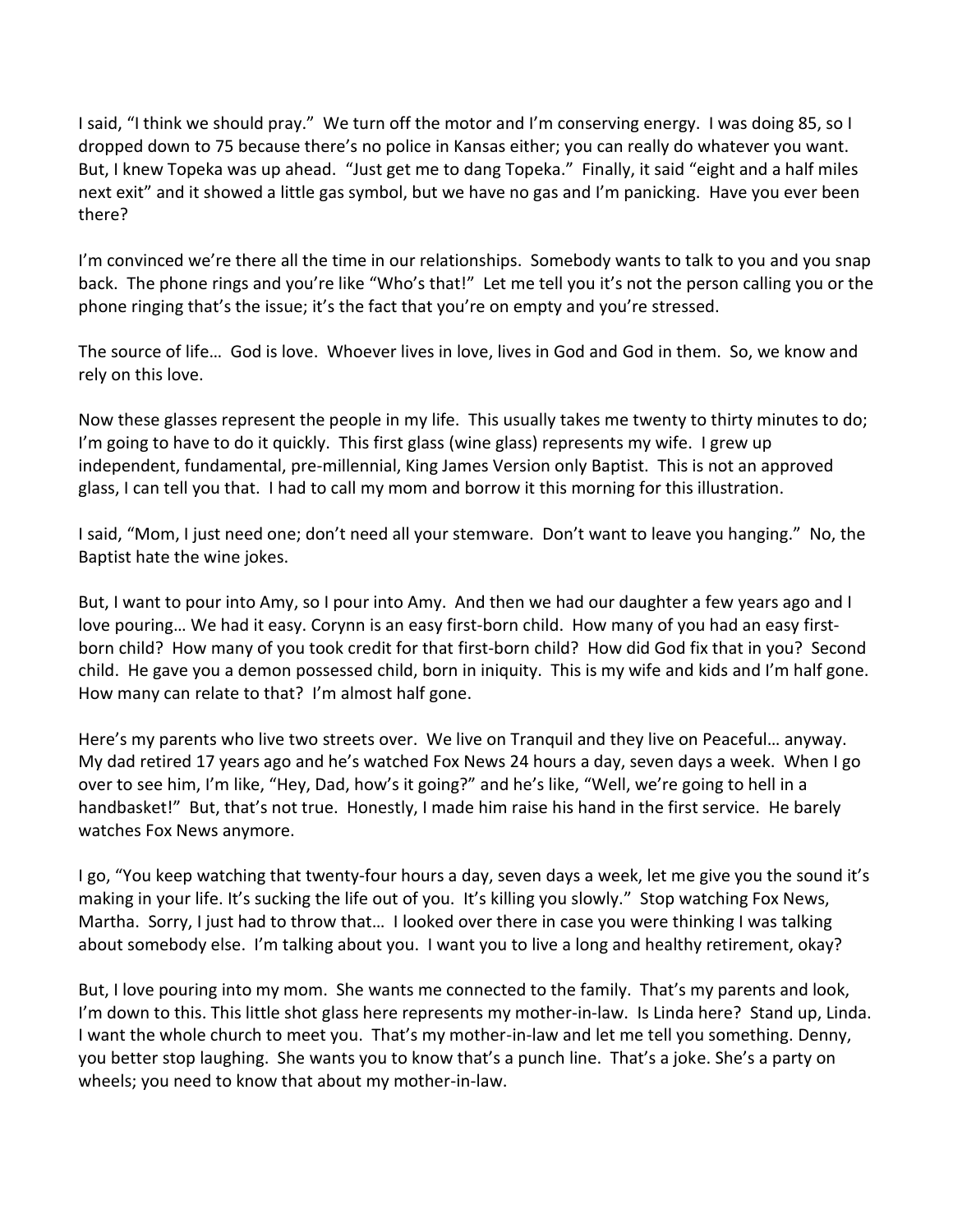Then I come to the church office and you all suck the life right out of me. I'm down to very little left. I love using this illustration with my kids. Every time I pull this out from underneath the sink or I even do it at restaurants. I'll grab it off a bus station. If we're blaming each other and going at each other, I pull this off and the kids are like, "NO!"

When Carson was young and I started this, he said, "Would you please give us a spanking instead? We hate the love jug illustration." "No, the love jug is here forever. Your kids are going to learn it and my great grandkids."

Co-dependency is sitting around with an empty love jug, an empty heart, waiting for all the people you've poured into to pour back into you. Here's where we're adding to the illustration today. I believe the mistake we make…

This is Facebook (an entire table of cups and glasses). I don't bash social media. But, we want this series to put Facebook back in its rightful place. Everybody resonates with that because here's the sadness for me. You don't have anything left because you've been pouring into your most precious relationships. To me this is the sadness. As you go with Facebook… and we're stilling calling them "friends." I think we need a new term because I think we're redefining friendship. We feel like going on social media and "I'm going to give that a person a little and I'm going to give this person a little" and you're thinking you're not really giving them anything. Have you ever read something on Facebook that made you mad? Yeah, you're pouring in. Some of you aren't even on Facebook, but your spouse reads for you what they're reading on Facebook. You're like "I've tried to stay off of it for my emotional, physical, and mental wellbeing and then my spouse reads something to me and says, 'Doesn't that make you mad?'"

The problem is we're pouring too much into this right here and you can't. You just can't do it. I come in here sometimes on Sunday and someone will go, "Did you see what I did this week?" and I'm like "What?" "Well, I went to…" "Yeah, I didn't see that." "You're not looking on Facebook?" "Well, let's just put this back into perspective a little bit. I've got 5,000 'friends' on Facebook and I don't sit there scrolling through your life because I've got one of my own." I'm not uncaring; you just can't care for each one. This is what's making our brain…

Young people, your brains is actually changing because you weren't built by Almighty God to process so much information and so much different information in such short period of time. You can't get a death announcement and then move into a sports highlight and then move into a college friend saying something and just processing… I mean it's just your emotions going everywhere. That's not how it was meant to work. When someone passed away, you would do what Denise did when she picked up the phone and called me at 5:30. That's relationships, that's friendship. Instead of meeting with someone and asking if they saw on Facebook what you did, just tell them what you did.

If I can just help my senior friends out on social media. You get frustrated because people aren't seeing your stuff. Facebook is determining what people see and what they don't see. If you want to pay a little extra, they'll bump up your post, if that's important to you. I heard one comedian this week say, "My wife got mad at me for not liking her pictures." And he said, "I was in the pictures. When you took the picture, I said, 'Hey, I like that picture.' How much more invested can I be in the pictures?"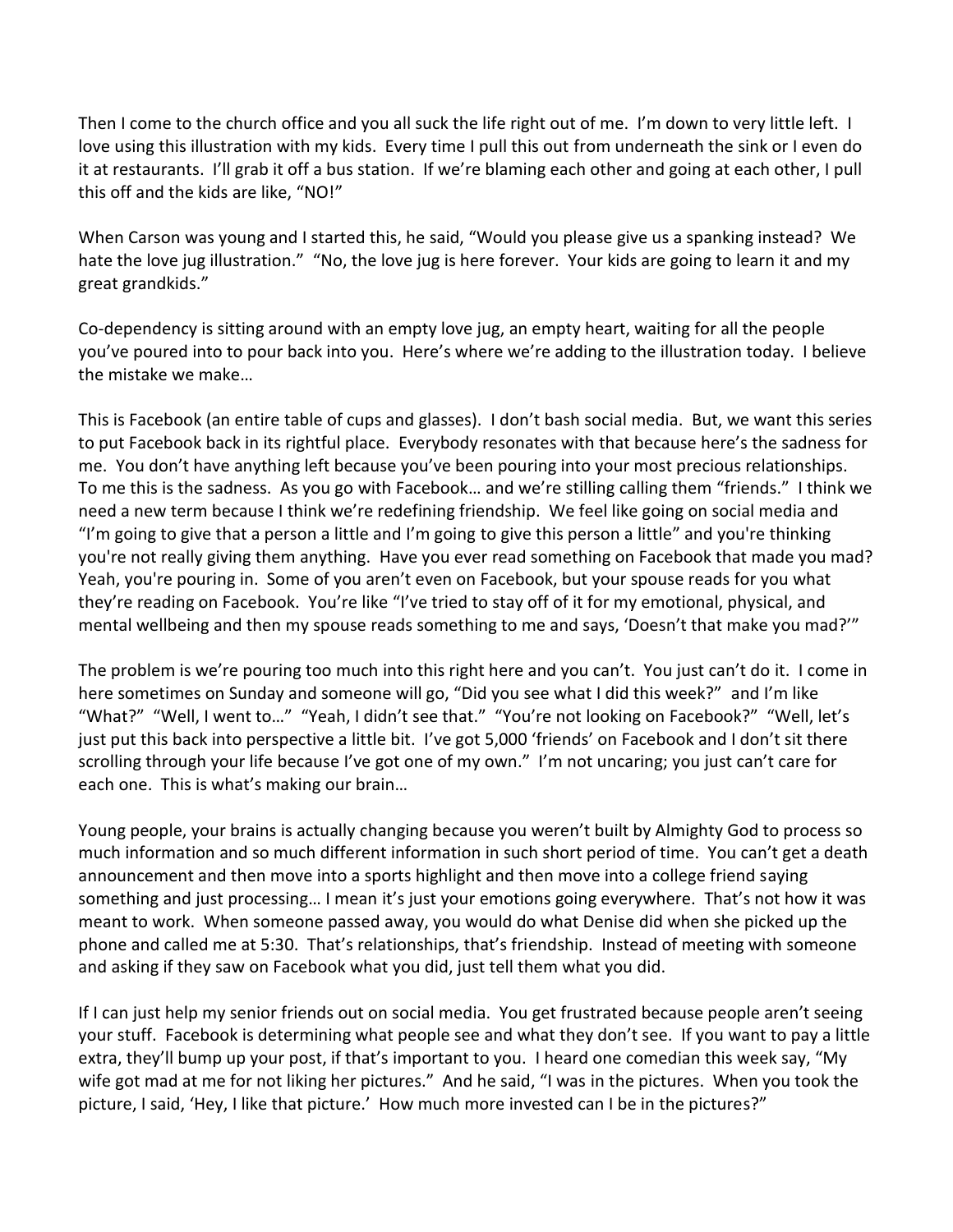I think what's happening is we're starting to call this friendship. This is acquaintances, people you know, but it just needs to go back in its rightful place. Maybe a little less time on it. You let the Lord speak to you on however this illustration goes out, but I'm thinking this is too much.

And we know our need for companionship. We read this in Ecclesiastes 4. I love this text. *[9](http://www.studylight.org/desk/?q=ec%204:9&t1=en_niv&sr=1) Two are better than one, because they have a good return for their labor…* Two people working together is more productive than just one on their own. Friendships and companionship makes us more productive. *[10](http://www.studylight.org/desk/?q=ec%204:10&t1=en_niv&sr=1) If either of them falls down, one can help the other up.* Not only is it productive; it's protective. You have people who can come and help you when you're going through a difficult time.

I think we're seeking too much validation from Facebook when really you only need it from a few close people, reliable friends. You post something you're going through because you want to hear it and you want to see it, but a lot of people are speaking into it. Again, this series isn't about being unfriendly, uncaring, unloving, unkind. That's not at all what we're talking about. We're talking about investing more. *But pity anyone who falls and has no one to help them up. [11](http://www.studylight.org/desk/?q=ec%204:11&t1=en_niv&sr=1) Also, if two lie down together, they will keep warm.* If I can just tell the teenagers in the room not to misinterpret this verse. It's not speaking of that. *But how can one keep warm alone? [12](http://www.studylight.org/desk/?q=ec%204:12&t1=en_niv&sr=1) Though one may be overpowered, two can defend themselves. A cord of three strands is not quickly broken.*

Do you remember that Ronald Regan joke about the two guys getting chased by a bear. I love that joke. I'm always reminded of that with Ecclesiastes 4: 12 because in the middle of these two friends running away from a bear, the one guy stops and starts tying his shoe. The other friend says, "What are you doing? We have to outrun this bear!" The first friend says, "No, I just have to outrun you. Let him snack on you for a bit. I'm getting away from you."

Here's what the scripture teaches about our friendships. **The quality of your friendships is more important than the number of your friendships.** If you're seeking validation online or you're feeling down and low and you're going to a list of people you haven't been able to confirm as friends yet, you need to rethink that.

The scripture says this in Proverbs 12: *[26](http://www.studylight.org/desk/?q=pr%2012:26&t1=en_niv&sr=1) The righteous choose their friends carefully, but the way of the wicked leads them astray.* Here's what's true about every single one of us in this room… every single one of us; it doesn't matter what your personality is. If you're more introverted and this is like your favorite message you've ever heard… "A few people, that's all we want." Or you're extroverted and you want a bunch of friends. Listen, it's true of all of us in here; every single person in here has **limited time and energy**.

So, where we're headed in this series… Next week, we're going to look at how to be a friend of sinners, but not the world. Then in the third part of this series, we're going to talk about what it means to work through conflict with friends. **Invest more in fewer**.

This is kind of where we are going to leave it this morning. As we look at Proverbs, I'm going to share one passage from two different translation. When you first read them, you're thinking they're saying two different things, but they are saying the same thing.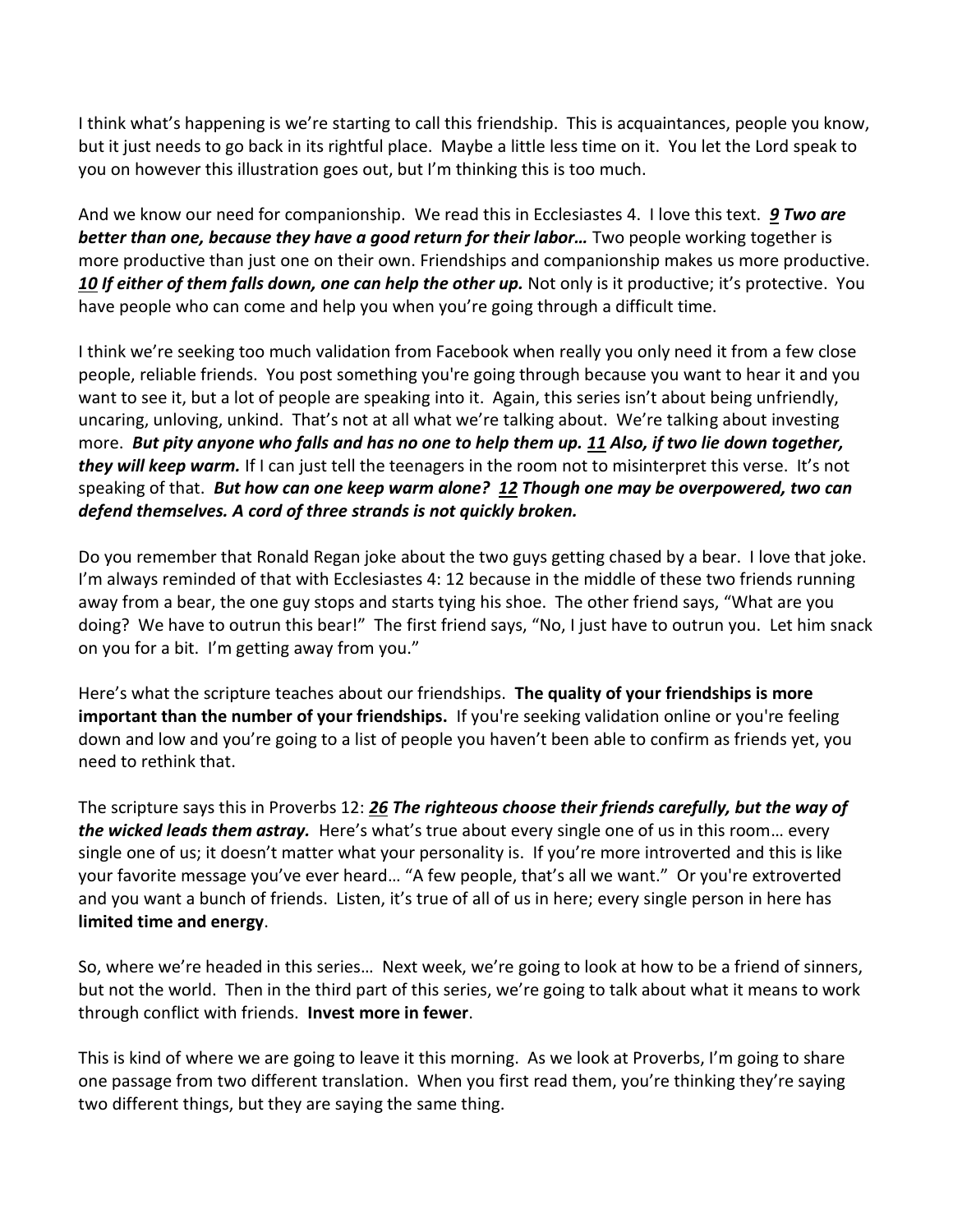In the New American Standard, we read Proverbs 18: 24 this way: *A man of too many friends comes to ruin…* It's a great study sometimes when you're reading through proverbs. Just circle the word *too* every time you see it. Too much. Seldom set foot in your neighbor's house. Too much of you and they will hate you. You're a loving, kind, and caring person, but sometimes you're just too much. *But there is a friend who sticks closer than a brother.*

In the New International Version, we get the same idea, but it looks different*. One who has unreliable friends soon comes to ruin…* Yeah, because when I fall down, who's there to pick me up. Am I counting on all these people. Am I counting on the quantity or do I have those I know who will drop everything and be there by my side? *…but there is a friend who sticks closer than a brother.*

Jim Rohn puts it this way: "*You are the average of the five people you spend the most time with."* 

So, where we're going… Again, kind of the morning was meant to go in a different direction when we planned all of this, but it kind of turned more into an introduction. Here's the big idea we're leaving with today: **Invite close friends to speak into your life and don't spend too much time fretting over unsolicited advice, opinions, or comments of "friends."**

When you're struggling, when you're frustrated, when you're down… I know the millennials in the room are going "Does this old pastor not know we ain't on Facebook anymore?" It can be Snapchat, it can be texting, it can be anything. I've been with some young people and the amount of texts they get in an hour… And from all sorts of different people. You'd begin honing in and thinking through who is it that you're going to allow to speak into your life.

Proverbs 27: 6 puts it this way: *Wounds from a friend can be trusted…* You want someone you can trust speaking into your life. …*but an enemy multiplies kisses.*

I'll leave you with this quote from Charles Stanley that heard 20 years ago and it's never left me. He says this: *"A friend accepts you for who you are, but loves you too much to see you stay that way."*

If the only friends in your life are people who are validating you and hitting the like button on your comments, your pictures, and your life, you need to start looking for more reliable friends. And for some, when we're going through a difficult time and when life hits us and we're being challenged, we're too quick to run here.

When this illustration was planned weeks ago, I had no idea where we would be this morning as a church. But, to tell this story and to end this morning this way… This comes out of a devotional that I read often. It's the story of Joseph Scriven who faced real tragedy in his life.

*Born in Ireland in 1819, as a young man, he fell in love, but tragically, on the night before he was to be married, his fiancée drowned. Later, after moving to Canada, Scriven fell in love and became engaged. But, his second fiancée also died before they were married.*